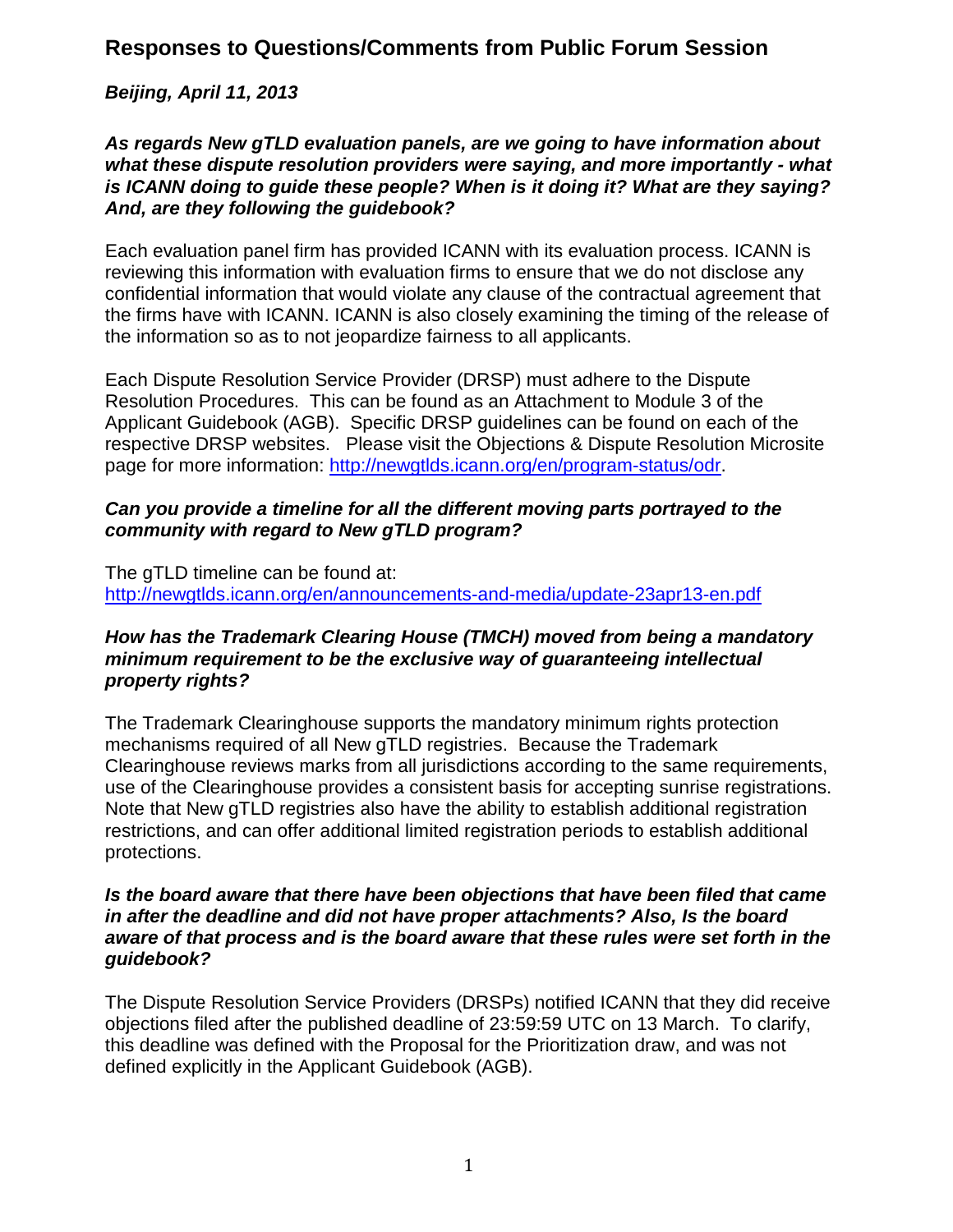## *Beijing, April 11, 2013*

The DRSPs then asked ICANN how it would like them to handle this situation.

ICANN informed the DRSPs that it wanted them to resolve this amongst themselves.

The DRSPs came back and told ICANN that they decided to allow a 5-minute grace period.

ICANN acknowledged this decision and published this information for the community.

Finally, Article 9(c) of Attachment to Module 3 of the Applicant Guidebook (AGB) states:

(c) If the DRSP finds that the Objection does not comply with Articles 5-8 of this Procedure and the applicable DRSP Rules, the DRSP shall have the discretion to request that any administrative deficiencies in the Objection be corrected within five (5) days. If the deficiencies in the Objection are cured within the specified period but after the lapse of the time limit for submitting an Objection stipulated by Article 7(a) of this Procedure, the Objection shall be deemed to be within this time limit.

ICANN is confident that the Dispute Resolution Service Providers are complying with the guidelines in the AGB.

#### *Can you please afford clarification on what ICANN plans to do with regard to string similarity issues and contention sets, and asked for more transparency than what currently exists. Also, did the panel follow GNSO's policy advice on string confusion?*

The Applicant Guidebook (AGB) defines the String Similarity review during IE as a visual similarity check.

The String Similarity panel is comprised of experts in the area of linguistics who have independently applied their judgment of visual similarity based on the criteria in the AGB.

The string confusion objection process provides all applicants with the option to file objection for all types of similarity, including visual, aural, or similarity of meaning. As of the end of the objection period on 13 March 2013, a total of 67 string confusion objections were filed (see [http://newgtlds.icann.org/en/program-status/odr/filings\)](http://newgtlds.icann.org/en/program-status/odr/filings).

#### *Three questions relating to the SAC 45 report on error strings at the root:*

- *What is the process by which ICANN decided to transfer that kind of risk to end-users?*
- *Are there ethical considerations to that / responsibilities to the community that we ought to address?*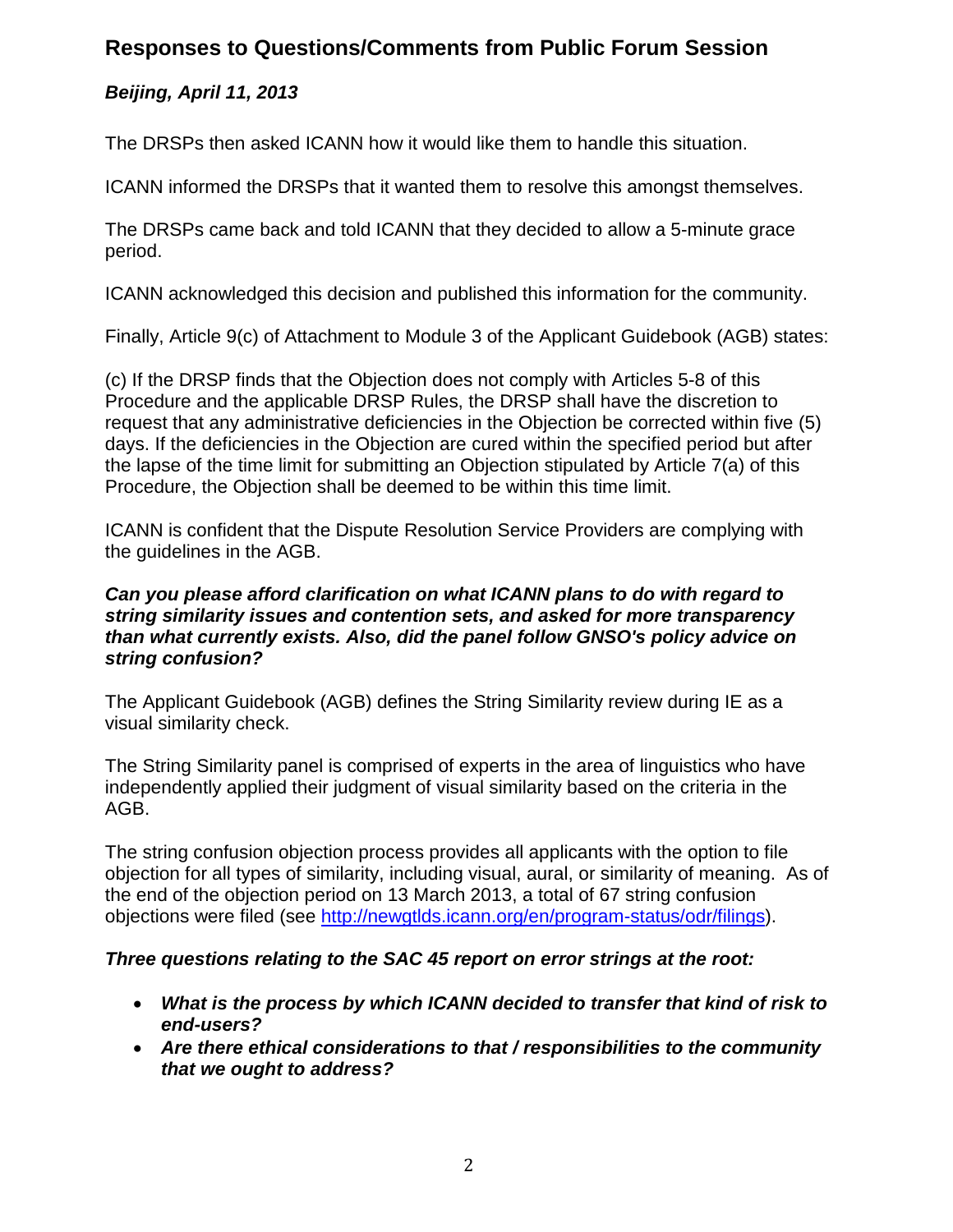## *Beijing, April 11, 2013*

• *What is the process to get a recommendation like that actually implemented?*

There has been no decision to transfer potential risks regarding the Issues related to the use of non-delegated TLDs.

ICANN is commissioning a study, through a third party, on the number of queries to the root zone for non-delegated TLDs and potential impacts to the applied-for new gTLD strings. In addition, the study would provide ICANN with recommendations on which strings represent high risks and steps ICANN should take moving forward to address these issues.

The recommendations are going to be presented to the Board for consideration (Please see [http://www.icann.org/en/news/correspondence/moss-to-falstrom-30apr13](http://www.icann.org/en/news/correspondence/moss-to-falstrom-30apr13-en.pd) [en.pd\)](http://www.icann.org/en/news/correspondence/moss-to-falstrom-30apr13-en.pd).

ICANN is also engaging Operating System, browser, and software vendors, and Certificate Authorities to explain the issues and seek their cooperation in deploying solutions for issues that they are in a better position to solve.

Pursuing a solution to these issues should likely be a shared responsibility between ICANN and the main beneficiaries of new gTLDs (i.e., the future new gTLD registry operators).

### *Please address protection concerns involving singular names versus plural names in New gTLD applied-for strings before any TLDs are delegate any TLDs into the root.*

This issue was mentioned in the Beijing Governmental Advisory Committee (GAC) Communiqué and the ICANN Board will provide a formal response to the GAC on this issue.

### *Four questions on singular/plural gTLD strings:*

- *Will the board be revisiting the decision or find a way to revisit the decision to hold plural strings not in contention with singular strings?*
- *Would you be thinking of prohibiting such contention with singular strings?*
- *Would you be thinking of prohibiting such contention in the next round?*
- *If the answer to the two previous questions is no, then should future applicants view this as a signal that, in applying for plurals, possibly dot coms, dot orgs and dot nets, their applications would not be rejected on the basis of being plurals of existing gTLDs?*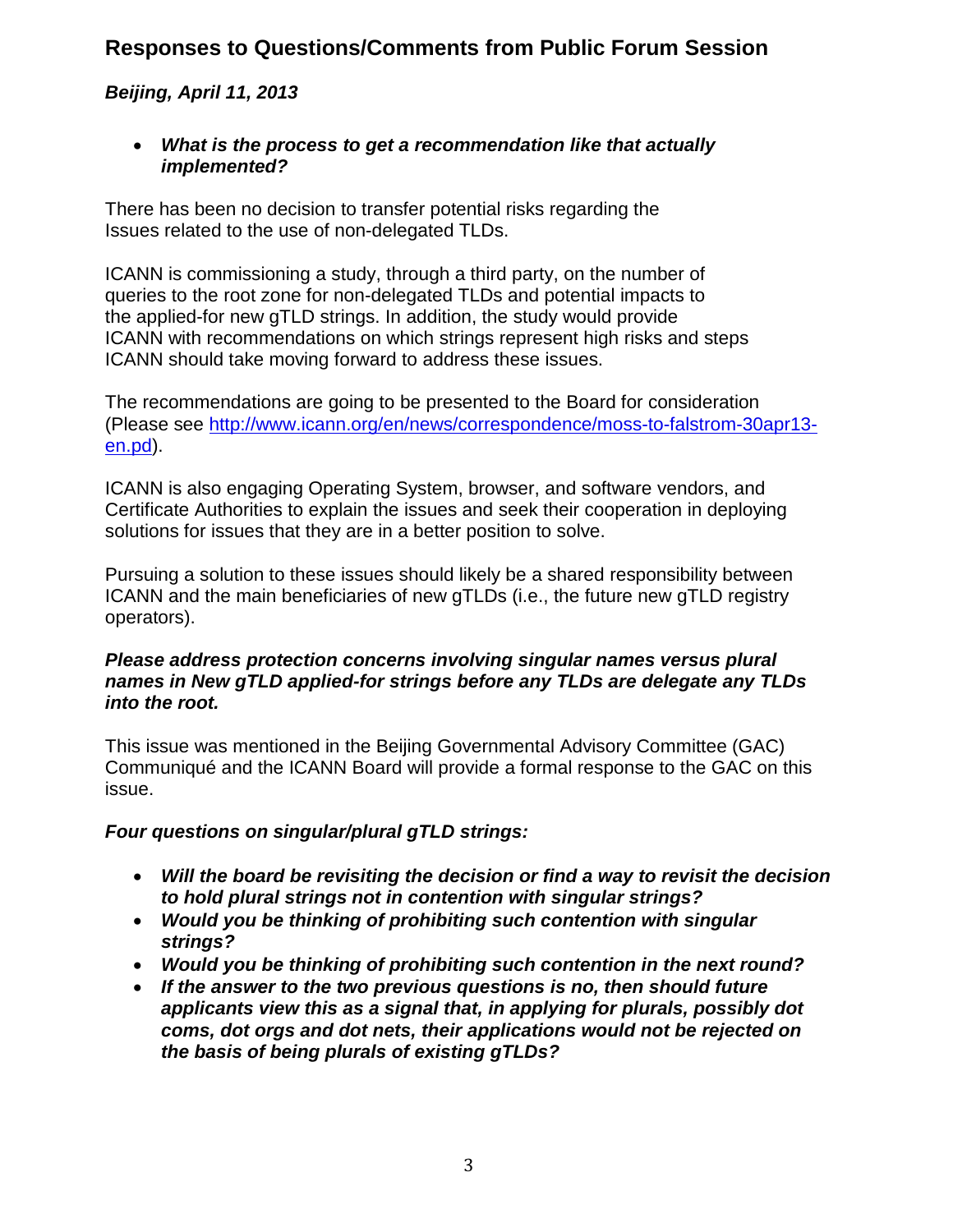## *Beijing, April 11, 2013*

As mentioned in response to the previous question, this issue was mentioned in the Beijing GAC Communiqué. The ICANN Board will provide a formal response to the GAC on this issue.

Regarding the question about string similarity review for the next round of New gTLD, ICANN has committed to performing a post-launch review of the New gTLD program. This, along with many other aspects of the program will undergo this review prior to the launch of the next round of New gTLDs.

#### *What is being done to protect the rights of 300,000 registrants who have an existing Internationalized Domain Names (IDNs) like dot com, dot org domain where, unless treated properly, the New gTLD transliteration that is coming will lead to widespread confusion and fraud?*

There is some confusion surrounding this particular question, but if the person who asked it wishes to afford some clarity and/or elaboration, then he is invited to contact Cyrus Namazi [\(cyrus.namazi@icann.org\)](mailto:cyrus.namazi@icann.org), ICANN's Vice President, DNS Industry Engagement.

### *Four questions regarding New gTLDs:*

- *Why hasn't ICANN treated community-based applicants in the same manner as IDNs (prioritizing IDNs)?*
- *How is this objection process fair, appropriate, and cost effective for communities?*
- *How will ICANN prevent possible subjective bias?*
- *If offensive globally recognized communities fail to pass, will ICANN take accountability to explain to our respective communities, the general public and media that they are not recognized as communities by ICANN?*

During the Public Comment period on prioritization draw, there were numerous comments submitted recommending the prioritization of classes of applications such as IDNs, Geographic names, String Contention Sets, or applications from developing countries or from countries that are not as equally represented in the DNS.

ICANN staff recommended prioritizing IDNs as it is the only category of applications that can be objectively identified and will serve the public interest [\(http://www.icann.org/en/groups/board/documents/briefing-materials-1-26nov12-en.pdf\)](http://www.icann.org/en/groups/board/documents/briefing-materials-1-26nov12-en.pdf). As community priority evaluations are not performed prior to the prioritization draw, it is not feasible to prioritize them.

By applying for a New gTLD, an applicant accepts the applicability of the New gTLD Dispute Resolution procedure and the applicable Dispute Resolution Service Provider's (DRSP) Rules. Hence, all applications with admissible objection filings must go through the dispute resolution process, unless the parties decide to participate in negotiations and/or mediation aimed to settling their dispute amicably.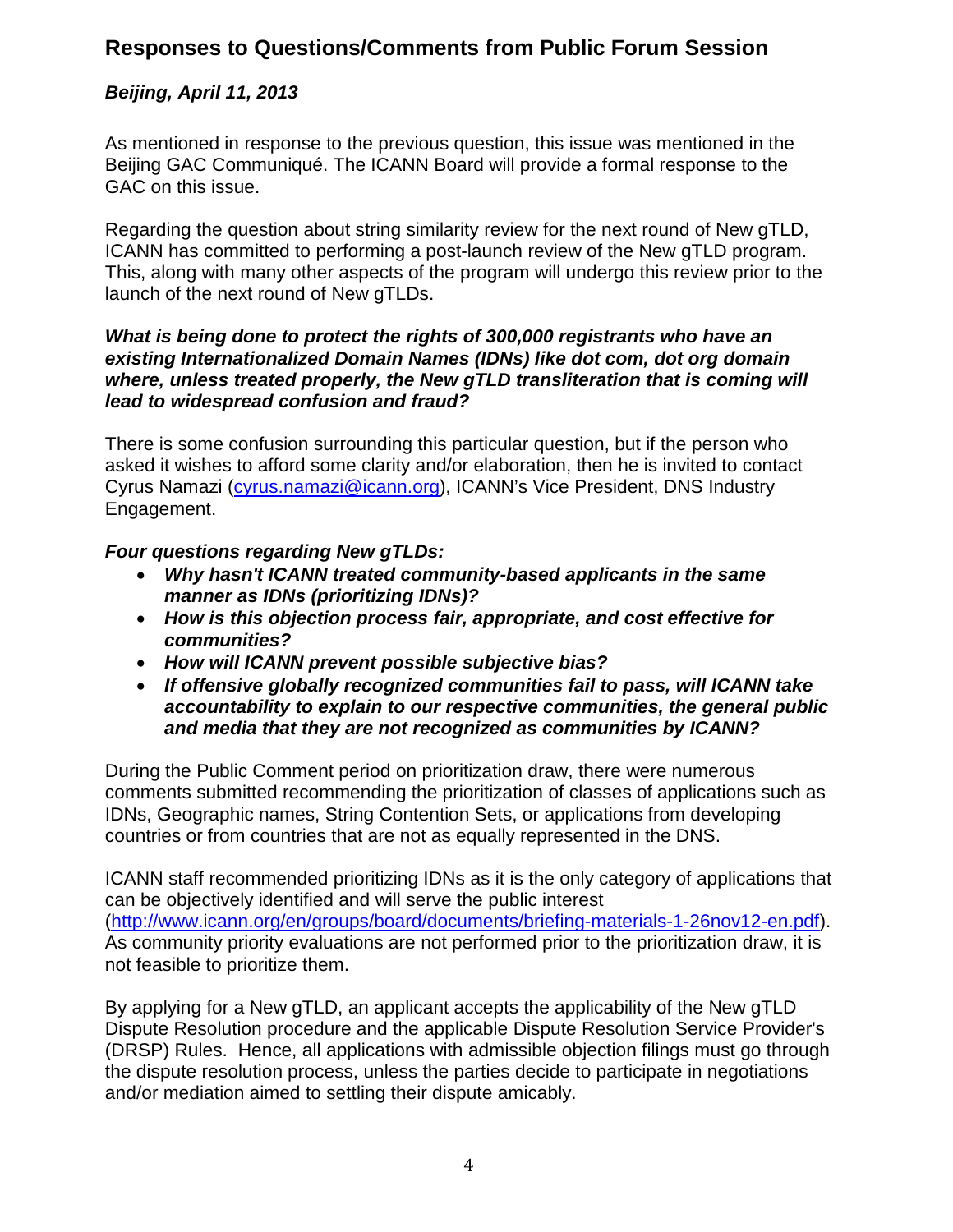### *Beijing, April 11, 2013*

Please keep in mind the objection and dispute resolution process was designed to protect interests and rights across four (4) grounds: String Confusion, Legal Rights, Limited Public Interests, and Community. ICANN has engaged independent, third party service providers to manage the dispute resolution process.

ICANN will stand by the Community Priority Evaluation (CPE) Criteria set-forth in the AGB and defer to the CPE panel to quantify each criterion consistently against each application that requires CPE. The criteria for community evaluations are clearly identified in the AGB by the community. Evaluations are performed by independent, third party evaluators against these criteria.

An application that fails community priority evaluations simply means that it does not meet the developed criteria of a defined community under the New gTLD program. It does not necessarily nullify the existence of that particular community.

#### *Is ICANN aware of the problems of wine geographical indications protection in the New gTLD program? Are they going to be protected at the source, and not only with the TMCH?*

There are no specific provisions in the Applicant Guidebook for wine-related applications. However, New gTLD registry operators have ability to establish registration policies, as well as policies on reservation of names from registration, in line with the purpose of the TLD. Regarding the Trademark Clearinghouse: nationally or regionally registered word marks from all jurisdictions, word marks that have been validated through a court of law or other judicial proceeding, and word marks protected by a statute or treaty are all eligible for inclusion.

#### *Can ICANN announce the identity of Support Application Review Panel (SARP) members?*

ICANN will publish the names of the members of the SARP Panel.

*Will you please provide further clarification regarding the board resolution on the International Olympic Committee/Red Cross that was issued on 13 September 2012? And specifically, can you say, that in the absence of GNSO advice regarding public interest or security and stability by the imposed deadline of 31 January 2013 that the protections that were the subject of this resolution are indeed now permanent?*

#### *Can you also please provide clarification on specification 5.7 of the registry agreement, which relates to the International Olympic Committee and Red Cross?*

The latest version of the Proposed Final New gTLD Registry Agreement, which now has been posted for public comment (see [http://www.icann.org/en/news/public-](http://www.icann.org/en/news/public-comment/base-agreement-29apr13-en.htm)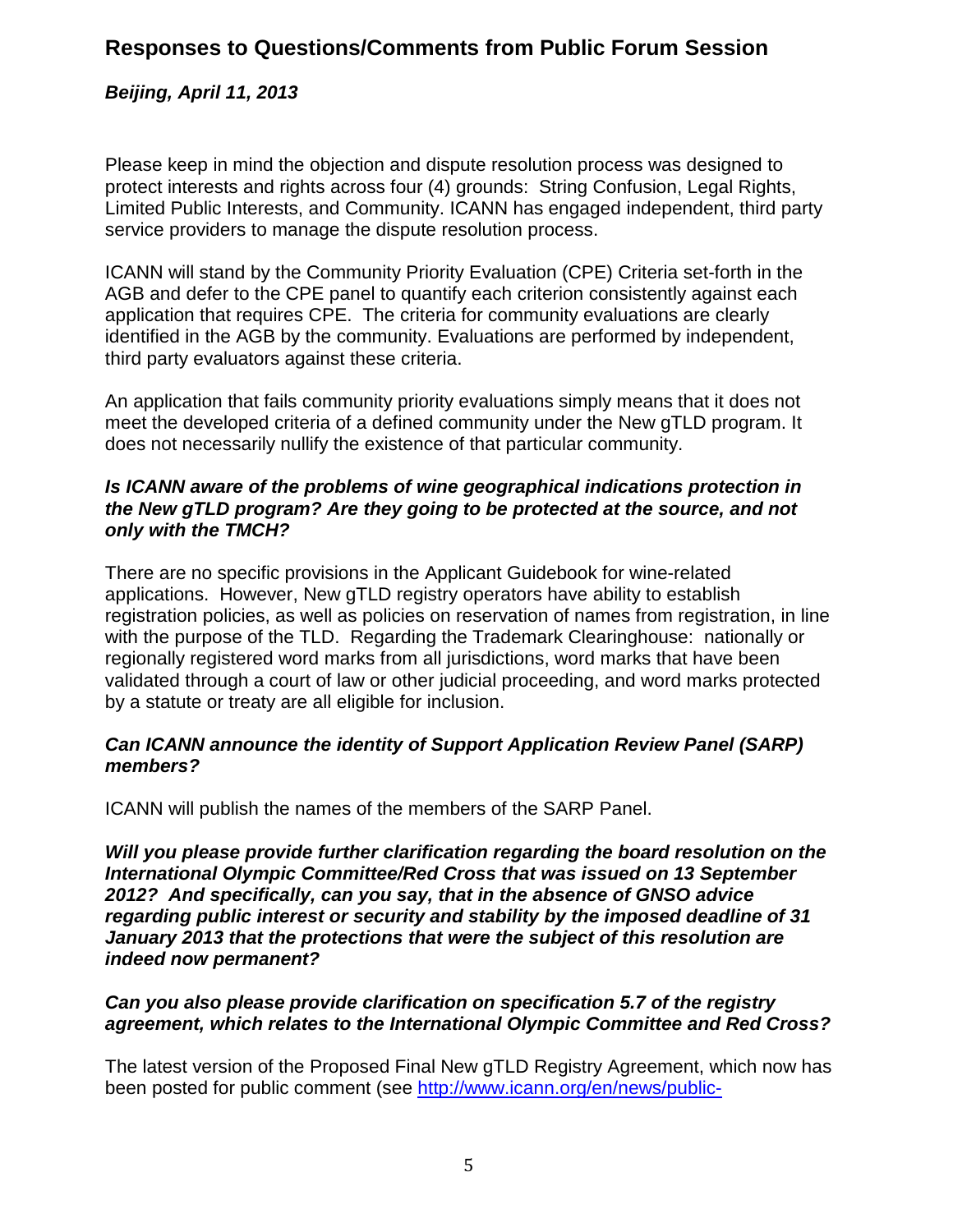## *Beijing, April 11, 2013*

[comment/base-agreement-29apr13-en.htm\)](http://www.icann.org/en/news/public-comment/base-agreement-29apr13-en.htm) states in relation to the IOC/RCRC names that "the following names shall be withheld from registration or allocated to Registry Operator" instead of "shall be initially reserved" as noted in the previous version. Similar changes have been made to specification 5.7.

#### *As regards Uniform Rapid Suspension (URS) providers, will there be a contract developed that goes beyond the non-enforceable memorandum of understanding? Will there be other URS providers?*

Yes, a contract is being developed and additional URS providers will be added.

#### *Is there a market analysis - with regard to categories of classifying Top-Level domains?*

The goal of the New gTLD program is to open up the top level of the Internet's namespace to foster diversity, encourage competition, and enhance the utility of the DNS. The economic studies performed in 2010 supported the goal of the New gTLD Program [\(http://www.icann.org/en/topics/new-gtlds/economic-analysis-of-new-gtlds-](http://www.icann.org/en/topics/new-gtlds/economic-analysis-of-new-gtlds-16jun10-en.pdf)[16jun10-en.pdf](http://www.icann.org/en/topics/new-gtlds/economic-analysis-of-new-gtlds-16jun10-en.pdf) and [http://www.icann.org/en/topics/new-gtlds/phase-two-economic](http://www.icann.org/en/topics/new-gtlds/phase-two-economic-considerations-03dec10-en.pdf)[considerations-03dec10-en.pdf\)](http://www.icann.org/en/topics/new-gtlds/phase-two-economic-considerations-03dec10-en.pdf).

In the spirit of the goal of the program, the market determines needs and opportunities. ICANN's role is to ensure that only those applicants that have the technical and financial wherewithal to operate a TLD are afforded the opportunity to do so.

#### **Do you believe that the current infrastructure of ICANN is sufficient, is ready and capable of handling the exponential change with regard to the global multilingual Internet?**

Yes, ICANN has added scalability to its infrastructure with the ability to adjust to the changing needs of the Internet and our Community.

### *Is there some way to get more resources and attention aimed at the bottom of the bottom-up process?*

Community efforts such as Working Groups are considered core to ICANN's bottom-up process. As a result, significant resources are made available to support such efforts in the form of staff support and tools to facilitate participation and collaboration. In addition, additional requests for support or resources are always taken seriously into account, and in many cases granted. Further work is currently ongoing to explore mechanisms to provide additional tools for training and coaching of community volunteers.

#### *Can ICANN post an immediate public comment period for the entire Internet community to respond to the GAC advice before the board acts on what some believe in many cases is nothing more than content regulation?*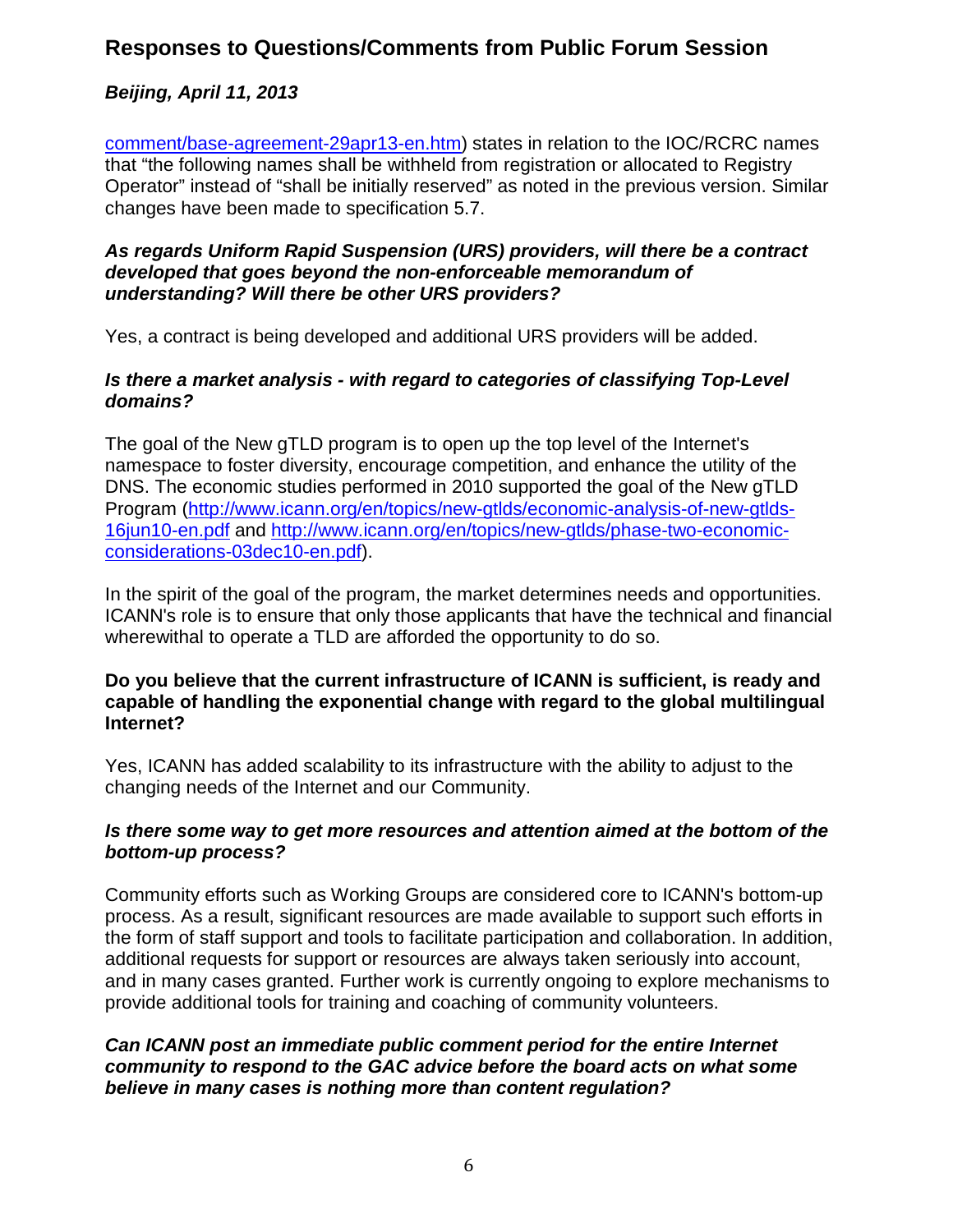*Beijing, April 11, 2013*

ICANN opened a public comment forum seeking community input on how the NGPC should address the GAC Beijing safeguard advice. See [http://www.icann.org/en/news/announcements/announcement-23apr13-en.htm.](http://www.icann.org/en/news/announcements/announcement-23apr13-en.htm)

#### **How does ICANN justify the New gTLD program as being in the broader public interest? How, for the average Internet user, is the New gTLD program going to have any other outcome other than making him or her completely reliant on search engines?**

The objective of the New gTLD program was to open the top level of the Internet's namespace to foster diversity, encourage competition, and enhance the utility of the DNS. ICANN cannot predict the outcome of the users and how this may impact their behavior on the Internet, but we are excited to see how this broadens the current use and scope of the Internet.

### *Please explain the exceptions process for New gTLDs?*

There is an ICANN Reconsideration process, and that information can be found at: [http://www.icann.org/en/news/in-focus/accountability/reconsideration-review.](http://www.icann.org/en/news/in-focus/accountability/reconsideration-review)

*Will the Board please hold a webinar that will involve board participation, particularly from the NGPC that will advise the community on how the board intends to act on the GAC advice that has been received? In particular the fact that the GAC has advised that safeguard advice should apply to non-exhaustive lists of strings in certain categories, which on its face suggests further examination of all strings to identify those that fall within those categories would appear to be in order.*

ICANN opened a public comment forum seeking community input on how the NGPC should address the GAC Beijing safeguard advice. See [http://www.icann.org/en/news/announcements/announcement-23apr13-en.htm.](http://www.icann.org/en/news/announcements/announcement-23apr13-en.htm)

As the Board and NGPC consider the GAC Beijing Advice, ICANN will continue to keep the community informed in a transparent manner. Interested community members can follow Board and NGPC consideration of the GAC Beijing Advice on <http://www.icann.org/en/groups/board/meetings>and [http://www.icann.org/en/groups/board/new-gtld.](http://www.icann.org/en/groups/board/new-gtld)

In addition, the GAC Advice Register will be updated to reflect progress and actions taken on the GAC Beijing Advice. See [https://gacweb.icann.org/display/GACADV/GAC+Register+of+Advice.](https://gacweb.icann.org/display/GACADV/GAC+Register+of+Advice)

Finally, ICANN will continue to communicate with the community on all matters concerning the New gTLD Program through various means, including Public